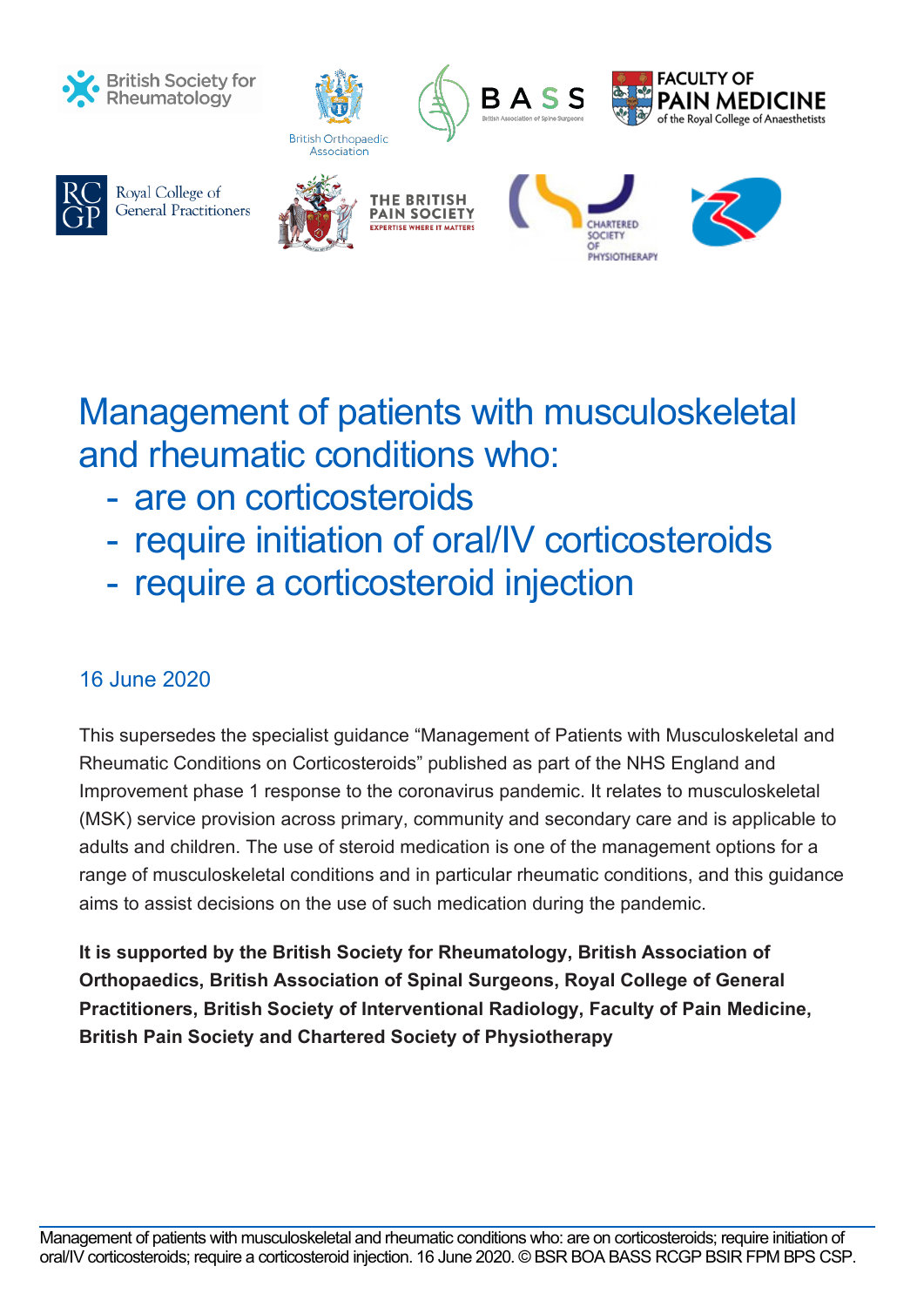**It reflects the new potential problems that may be associated with corticosteroid use in the setting of COVID-19 while recognising the important role that appropriate and considered use of corticosteroids may have to treat patients where alternative treatments are inappropriate or ineffective.**

#### **Summary**

Steroids – oral and injected – can be an important and effective treatment for some MSK conditions, particularly rheumatic conditions, some types of arthritis and joint pain. Sometimes these can be lifesaving. Stopping steroids suddenly can be dangerous, and patients should only do so under clinical supervision.

There is concern that steroids can increase the risk from the novel coronavirus (COVID-19). Therefore, healthcare professionals should always consider alternatives to steroids where possible. If steroids are needed, the lowest possible dose should be used for the shortest possible time. If people are already taking steroids, consideration should be given on whether the dose can be safely reduced. Only give steroid injections for severe symptoms, and where there are no other options. Corticosteroids (either oral or parenteral) should only be initiated following careful counselling of patients and shared decision making.

#### **Table 1 Summary of key points**

Don't stop current steroids but taper their dose if possible and if it is clinically safe to do so, in line with usual practice.

Think before starting steroids in the current pandemic.

Use the lowest possible dose of oral steroids for the shortest period of time.

Starting oral prednisolone at more than 5mg per day for more than a month could move a patient into the shielding group.

Starting oral prednisolone at more than 20mg per day (or greater than 0.5mg/kg/day for children) for more than a month will move a patient into the shielding group.

Only give a steroid injection if a patient has significant disease activity and/or intrusive and persisting symptoms, and there are no appropriate alternatives.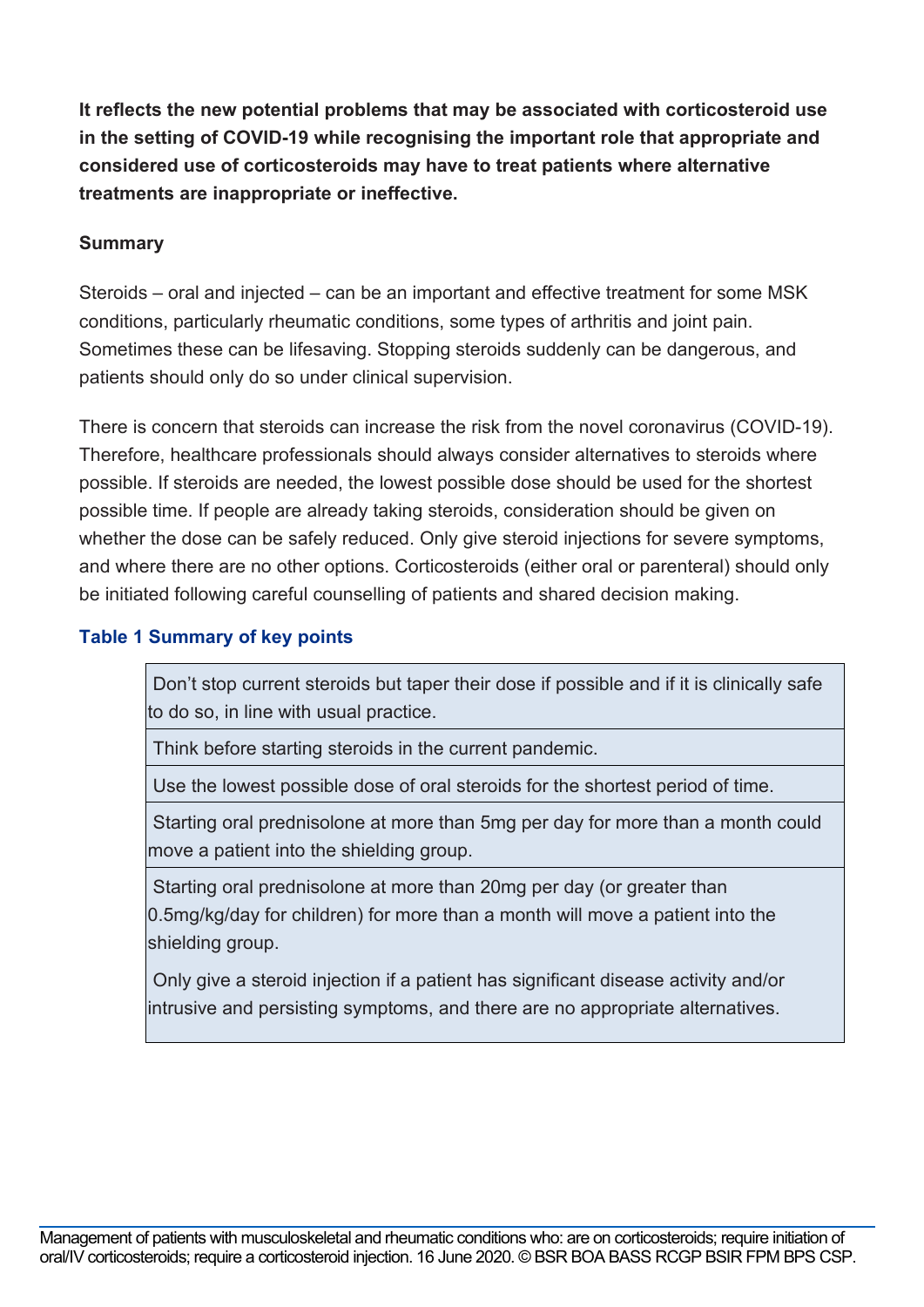# **Background**

The current WHO quidance<sup>[1](#page-2-0)</sup> for the management of severe acute respiratory infection in patients with coronavirus is to avoid giving systemic corticosteroids. We therefore need to be cautious when using steroids for other indications during the pandemic.

Steroids have been associated with an increased risk of mortality in patients with influenza and delayed viral clearance in patients with Middle East respiratory syndrome coronavirus (MERS-CoV) infection. Although steroids were widely used in the management of severe acute respiratory syndrome (SARS), there was no good evidence for benefit but there was persuasive evidence of adverse short- and long-term harm.[2](#page-2-1) A recent study of patients with coronavirus from China reports that corticosteroids have no effect on mortality but do delay viral clearance.[3](#page-2-2)

Long-acting, usually insoluble steroid formulations are frequently used as intra-articular or intramuscular injections in rheumatic diseases. To put this into context, triamcinolone acetonide 40mg is equivalent to 10 times normal daily adult physiological steroid production. The potential impact of any theoretical immunological suppression that may be associated with exogenous corticosteroid treatments in an asymptomatic patient incubating coronavirus at the time or in future is currently unknown. Therefore, in clinical practice processes to ensure an informed shared decision making with the patient should be in place. It is important to discuss the potential risks with patients in whom corticosteroid injection is being considered, and it is sensible to minimize the dose used and to avoid simultaneous injections to multiple sites where possible.

Although children and young adults are thought to be at lower risk from coronavirus, this guidance also applies to them as well as adults.

# **Steroid route and indications**

## **Oral prednisolone**

Patients on long-term steroids should not stop their treatment.

If starting steroids in **adults** during the pandemic, use the lowest possible dose and taper corticosteroid therapy as fast as possible in the clinical context, for example:

<span id="page-2-0"></span><sup>1</sup> World Health Organization *Clinical management of severe acute respiratory infection when novel coronavirus (nCoV) infection is suspected*, 2020*.* [https://www.who.int/docs/default-source/coronaviruse/clinical](about:blank)[management-of-novel-cov.pdf](about:blank)

<span id="page-2-1"></span><sup>2</sup> Russell CD, Millar JE, Baillie JK. Clinical evidence does not support corticosteroid treatment for 2019-nCoV lung injury. *Lancet* 2020; 395:473*.*

<sup>3</sup> Huang C, Wang Y, Li X, et al. Clinical features of patients infected with 2019 novel coronavirus in Wuhan, China. *Lancet* 2020; 395(10223):497-506.

<span id="page-2-2"></span>Management of patients with musculoskeletal and rheumatic conditions who: are on corticosteroids; require initiation of oral/IV corticosteroids; require a corticosteroid injection. 16 June 2020. © BSR BOA BASS RCGP BSIR FPM BPS CSP.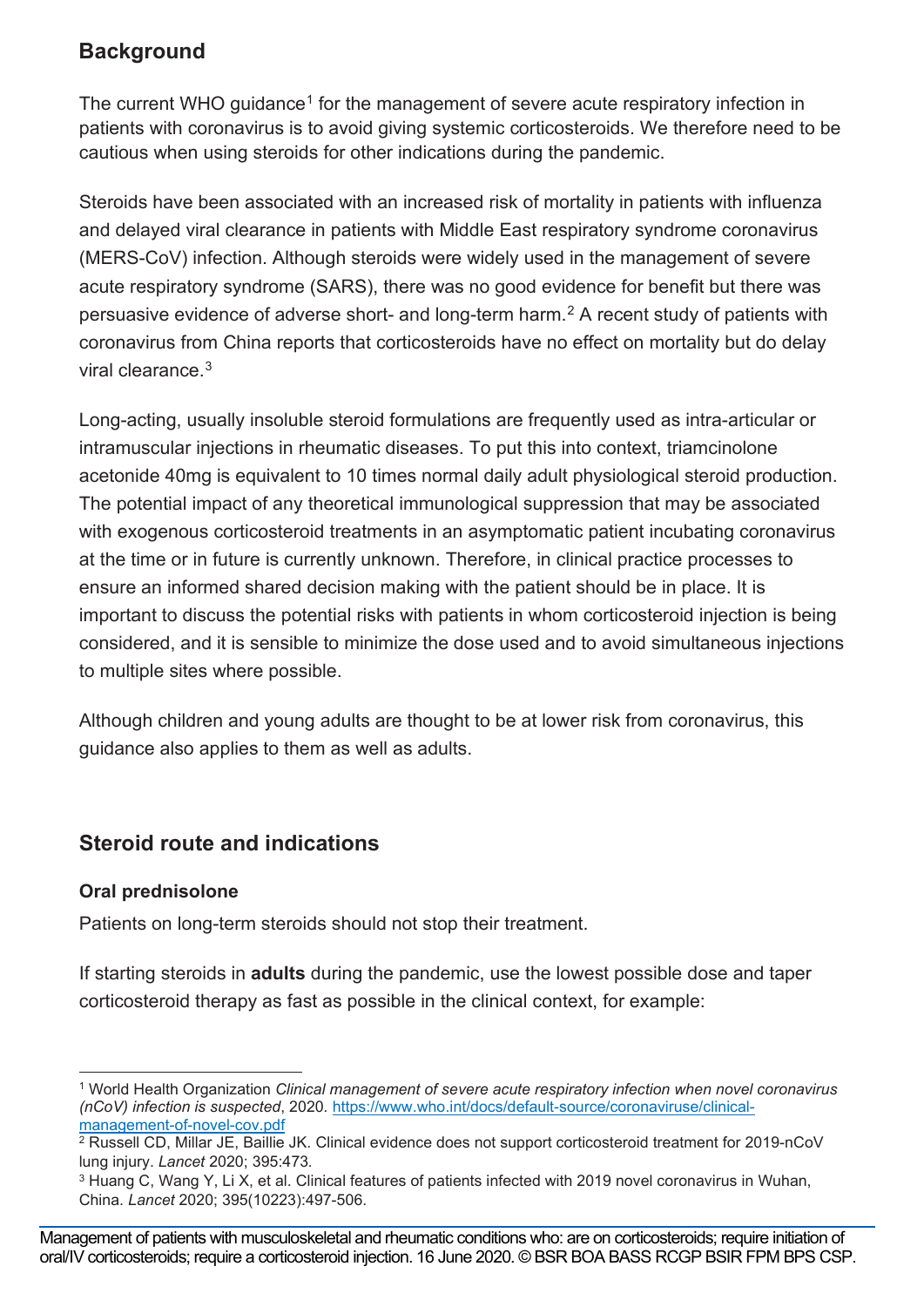- maximum 15mg daily or equivalent for new polyarthritis or polymyalgia rheumatica
- maximum 40mg (0.75mg/kg) daily for giant cell arteritis (GCA)
- maximum 60mg (1mg/kg) daily for GCA with ocular involvement, large vessel involvement or vasculitis
- maximum 30mg daily for 1 week for gout or pseudogout flares where oral NSAIDs or colchicine are contraindicated, and intra-articular joint injection is not possible.
- higher doses of oral prednisolone should only be used on specialist advice
- high dose steroids may be required to manage an acute flare of severe autoimmune connective tissue disease or vasculitis and specialist advice should be sought.

Steroid use in **paediatric** disease should only be initiated/dose adjusted by the paediatric specialist service.

### **Intramuscular injections**

Only use to control a significant disease flare that is compromising a patient's ability to function, and consider using lower doses (maximum recommended 120mg methylprednisolone or equivalent).

## **Intra-articular injections (IAI) for inflammation**

Only use for inflammatory joints where there is active synovitis  $\pm$  effusion, and consider using lowest clinically effective doses.

For children and young people with juvenile idiopathic arthritis, if few or only one joint is affected, IAI may be used, and is likely to be safer than oral steroids. If multiple joints are affected a DMARD or escalation of treatment should be considered.

In young children intra articular injections may need to be administered under a general anaesthetic, which makes these 'aerosol generating procedures' for COVID-19 purposes. In such cases, careful consideration would need to be given as to whether this is the most appropriate treatment option at the current time, taking into account factors including: (1) the additional COVID-19 risks associated with this aerosol generating procedure; (2) any practical issues for the child/family in receiving such injections at this time (e.g. usually a procedure requiring a general anaesthetic will occur in a 'green' or COVID-free pathway and under current guidance this would require 14-days isolation prior to the injection); and (3) whether there are circumstances in the local healthcare setting meaning patients cannot secure suitably rapid access to the procedure. Alternatively, treating clinicians could consider injection with local anaesthetic, or sedation, or a short course of systemic steroids as other options.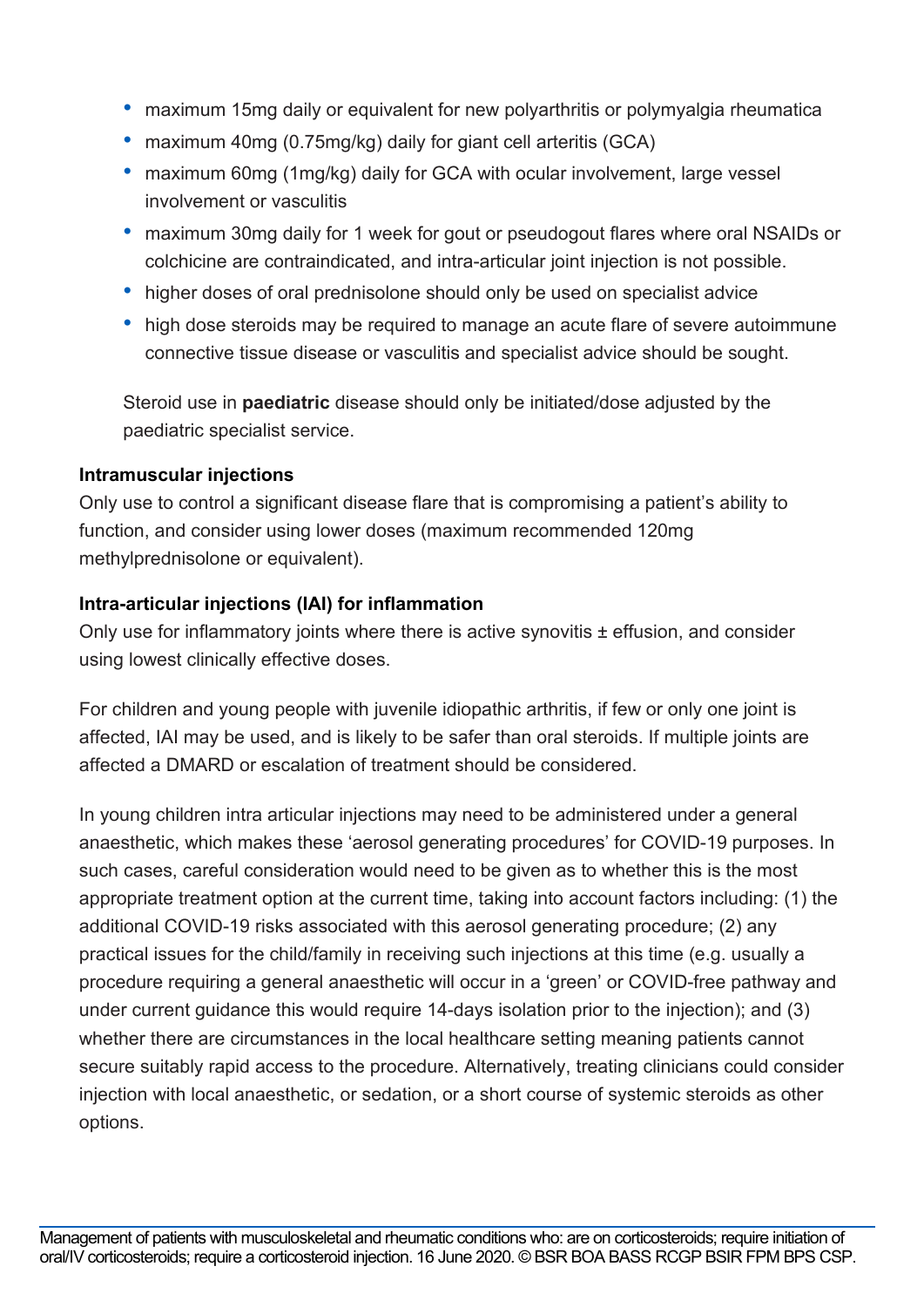## **Intra-articular, peri-articular and soft tissue injections for musculoskeletal pain**

For example, osteoarthritis, shoulder pain, lateral hip pain, carpal tunnel syndrome, trigger digit and de Quervain's.

Recommend simple analgesia, activity modification, splinting where appropriate and exercise as first line and in most patients.

Only consider a steroid injection if a patient has high levels of pain and disability, has failed first-line measures and continuation of those symptoms will have a significant negative effect on their health and wellbeing and after obtaining informed consent.

Consider carefully the dose of steroid used, choosing the minimum appropriate dose. Where possible avoid simultaneous multiple site injections.

Patients should be given guidance about activity modification and exercise therapy following an injection.

### **Injections for spinal radiculopathy**

All appropriate and available non-invasive treatments should be explored and discussed with the patients, before injection treatments are considered

Injections can be offered for severe radiculopathy and as an alternative to surgery, they should be assessed on an individual basis and a collaborative approach taken with other clinicians to guide prioritisation. Patients must be engaged with the process, fully aware of the risks and be able to give informed consent.

In such cases an epidural or targeted nerve root block can be performed with local anaesthetic only or with the lowest possible dose of steroid to be effective.

Patients should be given guidance about activity modification and exercise therapy following an injection.

#### **Intravenous methyl prednisolone**

IV methyl prednisolone should be reserved for those with clinically active disease and given on specialist advice only.

# **Shielding and steroids: implications**

Starting a course of oral prednisolone to last more than a month **may** put someone into the shielding group and the implications of this should be discussed with the patient.

Starting oral prednisolone at more than 20mg per day in an adult or greater than 0.5mg/kg in a child for more than a month **will** move a patient into the shielding group.

A one-off steroid injection for local action will **not** put someone into the shielding group.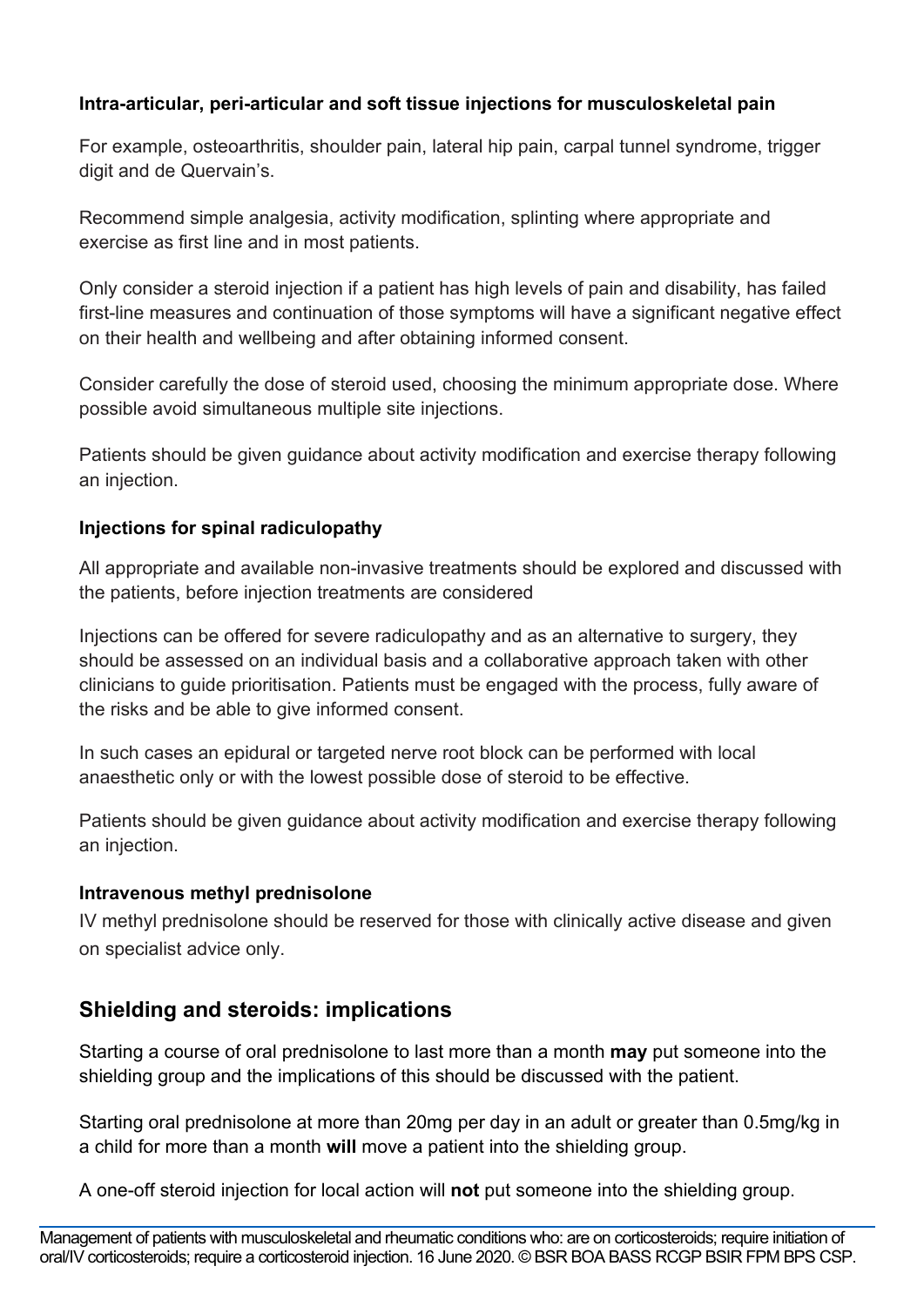A one- off intramuscular steroid injection will **not** put someone into the shielding group.

# **Should injected corticosteroids still be used during the current coronavirus pandemic?**

## **As per usual practice, individuals with active infections must not be injected with steroids.**

Steroid injections are commonly used in MSK management to control inflammatory joint disease, ease pain, increase mobility and improve quality of life. Their duration of effect is variable but they can provide benefit for several months and in certain conditions (such as trigger digit) may provide long-term symptom resolution. In some patients, the use of an injection can avoid the need for surgery or delay it for a substantial period, thereby reducing the risks of patients undergoing procedures at this time. However, during the coronavirus pandemic clinicians need to give extra consideration as to whether the benefits outweigh the risks. The incubation period for coronavirus can be long (up to 14 days) with an estimated median time of 5.1 days. This means that giving a steroid injection to an asymptomatic patient who is carrying the virus could potentially put them at increased risk of an adverse outcome from the virus. This potential risk therefore needs particular consideration in more clinically vulnerable patient groups, for example patients over the age of 70, those with diabetes mellitus, ischaemic heart disease, chronic respiratory disease and hypertension.<sup>[4](#page-5-0)</sup> Patients in the 'clinically extremely vulnerable' group for COVID-19 will be shielding, and similarly great care will need to be given to assessing and discussing the risks both of any immunosuppression resulting from the injection and also attending a clinical setting where higher levels of COVID-19 ma be present; the risks for these patients may outweigh the benefits so clinicians need to exercise great caution and explain the risks to the patients. [5](#page-5-1)

### **To summarise:**

An individual risk analysis should take place on a case-by-case basis.

Delivery of care should follow relevant national guidance<sup>6</sup> and local delivery plans.

If you are a non-prescribing clinician injecting under a patient group directive, then you must follow local guidelines.

<span id="page-5-0"></span><sup>4</sup> NHS defined groups at 'moderate' and 'high' risk: https://www.nhs.uk/conditions/coronavirus-covid-19/peopleat-higher-risk/whos-at-higher-risk-from-coronavirus/

<span id="page-5-1"></span><sup>5</sup> Shielding guidance: https://www.gov.uk/government/publications/guidance-on-shielding-and-protectingextremely-vulnerable-persons-from-covid-19/guidance-on-shielding-and-protecting-extremely-vulnerablepersons-from-covid-19